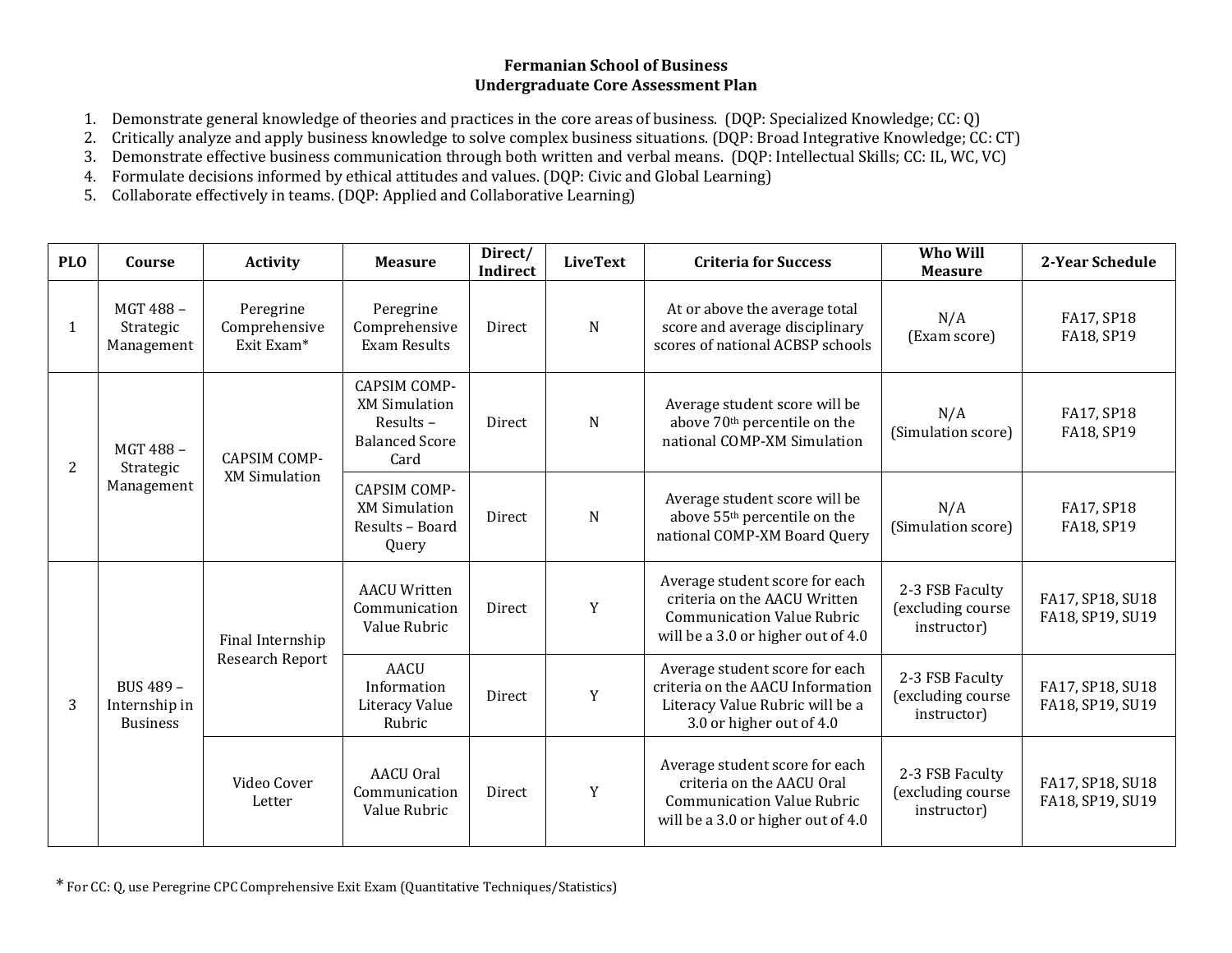| 4 | MGT 488-<br>Strategic<br>Management | <b>CAPSIM COMP-</b><br><b>XM Ethics Module</b>                 | CAPSIM COMP-<br>XM Ethics<br>Module Results                                   | Direct   | N | Average student score will be<br>above the 55 <sup>th</sup> percentile on the<br>national COMP-XM Ethics<br>Module                | N/A<br>(Module results)   | FA17, SP18<br>FA18, SP19 |
|---|-------------------------------------|----------------------------------------------------------------|-------------------------------------------------------------------------------|----------|---|-----------------------------------------------------------------------------------------------------------------------------------|---------------------------|--------------------------|
| 5 | MGT 488-<br>Strategic<br>Management | <b>CAPSIM Capstone</b><br>Simulation                           | CAPSIM<br>Capstone<br>Simulation<br>Results                                   | Direct   | N | Average team score will be<br>above 75 <sup>th</sup> percentile on the<br>national Capstone Simulation                            | N/A<br>(Simulation score) | FA17, SP18<br>FA18, SP19 |
|   |                                     | <b>CAPSIM</b><br>COMP-XM<br>Knowledge of<br>Teamwork<br>Module | <b>CAPSIM</b><br>COMP-XM<br>Knowledge of<br>Teamwork<br><b>Module Results</b> | Direct   | N | Average student score will be<br>above the 75th percentile on the<br>COMP-XM Knowledge of<br><b>Teamwork Module</b>               | N/A<br>(Module Results)   | FA17, SP18<br>FA18, SP19 |
|   |                                     | <b>CAPSIM Capstone</b><br>Peer Evaluation<br>Module            | <b>CAPSIM</b><br>Capstone Peer<br>Evaluation<br><b>Module Results</b>         | Indirect | N | Average student score will be a<br>4.5 or higher on a 5.0 scale in<br>both areas of the Capstone Peer<br><b>Evaluation Module</b> | N/A<br>(Module Results)   | FA17, SP18<br>FA18, SP19 |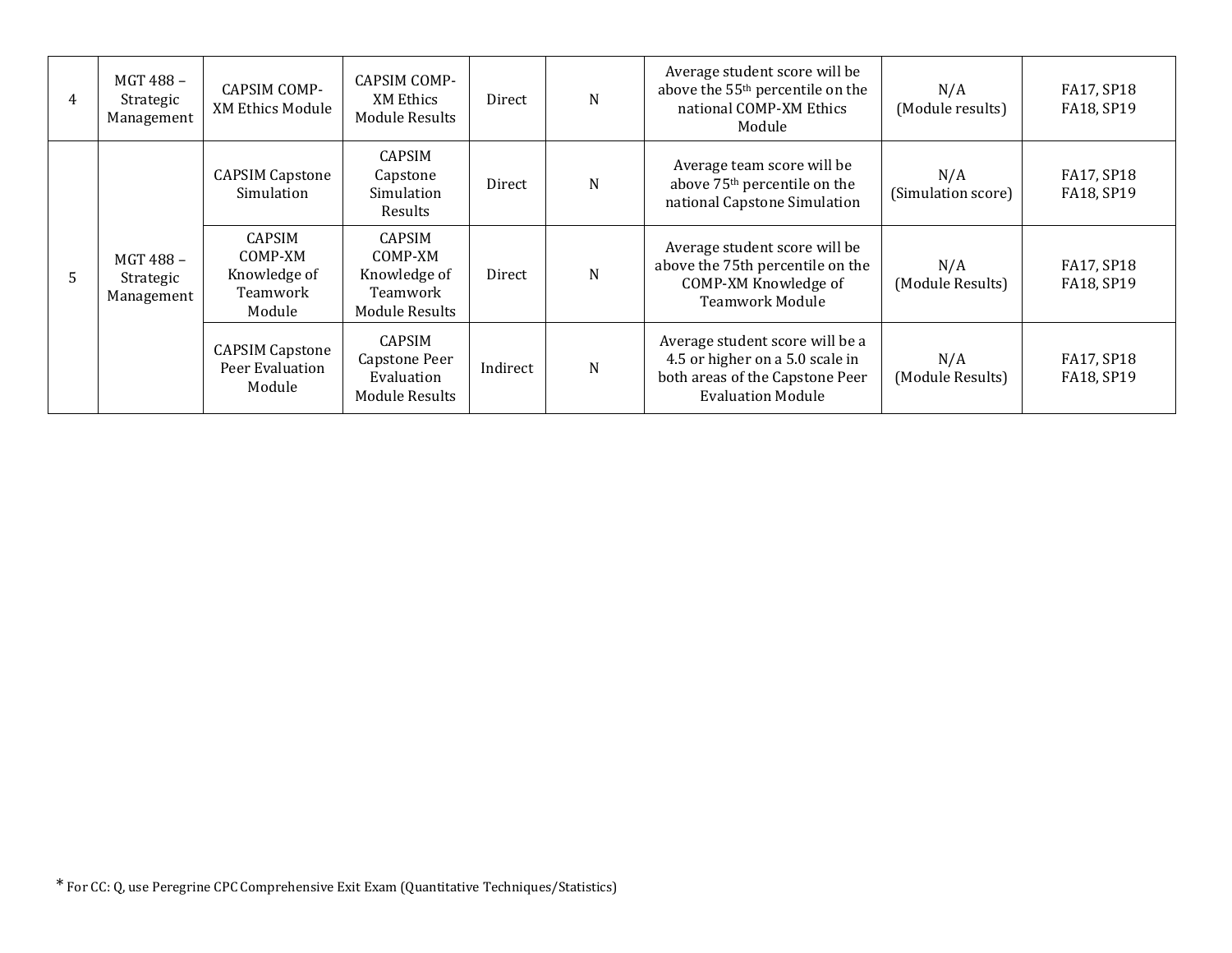## **Fermanian School of Business Accounting Major-Specific Assessment Plan**

A1. Demonstrate in-depth knowledge of accounting and federal tax regulations.

A2. Apply accounting knowledge in the preparation and evaluation of financial statements.

A3. Apply knowledge in federal tax regulations to evaluate tax positions and planning opportunities.

| <b>PLO</b>     | Course                                        | <b>Activity</b>                                               | <b>Measure</b>                                                           | Direct/<br>Indirect | <b>LiveText</b> | <b>Criteria for Success</b>                                                                                                | <b>Who Will Measure</b>      | 2-Year Schedule |
|----------------|-----------------------------------------------|---------------------------------------------------------------|--------------------------------------------------------------------------|---------------------|-----------------|----------------------------------------------------------------------------------------------------------------------------|------------------------------|-----------------|
| A <sub>1</sub> | ACC 460 -<br>Auditing                         | Peregrine<br>Accounting<br><b>Advanced Topic</b><br>Exit Exam | Peregrine<br>Accounting<br><b>Advanced Topic</b><br>Exit Exam<br>Results | Direct              | N               | <b>TBD</b>                                                                                                                 | N/A<br>(Exam Score)          | SP18, SP19      |
| A2             | ACC 460 -<br>Auditing                         | Preparation of<br>Financial<br>Statements and<br>Memo         | Accounting<br>Major PLO #A2<br>Rubric                                    | Direct              | Y               | Average student score for<br>each criteria on the<br><b>Accounting Major PLO</b><br>#A2 Rubric will be a 3.00<br>or higher | 2-3 Full-time FSB<br>Faculty | SP18, SP19      |
| A <sub>3</sub> | $ACC 411 -$<br>Federal Tax<br>Accounting<br>П | Client Tax Letter                                             | Accounting<br>Major PLO#A3<br>Rubric                                     | Direct              | Y               | Average student score for<br>each criteria on the<br><b>Accounting Major PLO</b><br>#A3 Rubric will be a 3.25<br>or higher | 2-3 Full-time FSB<br>Faculty | SP18, SP19      |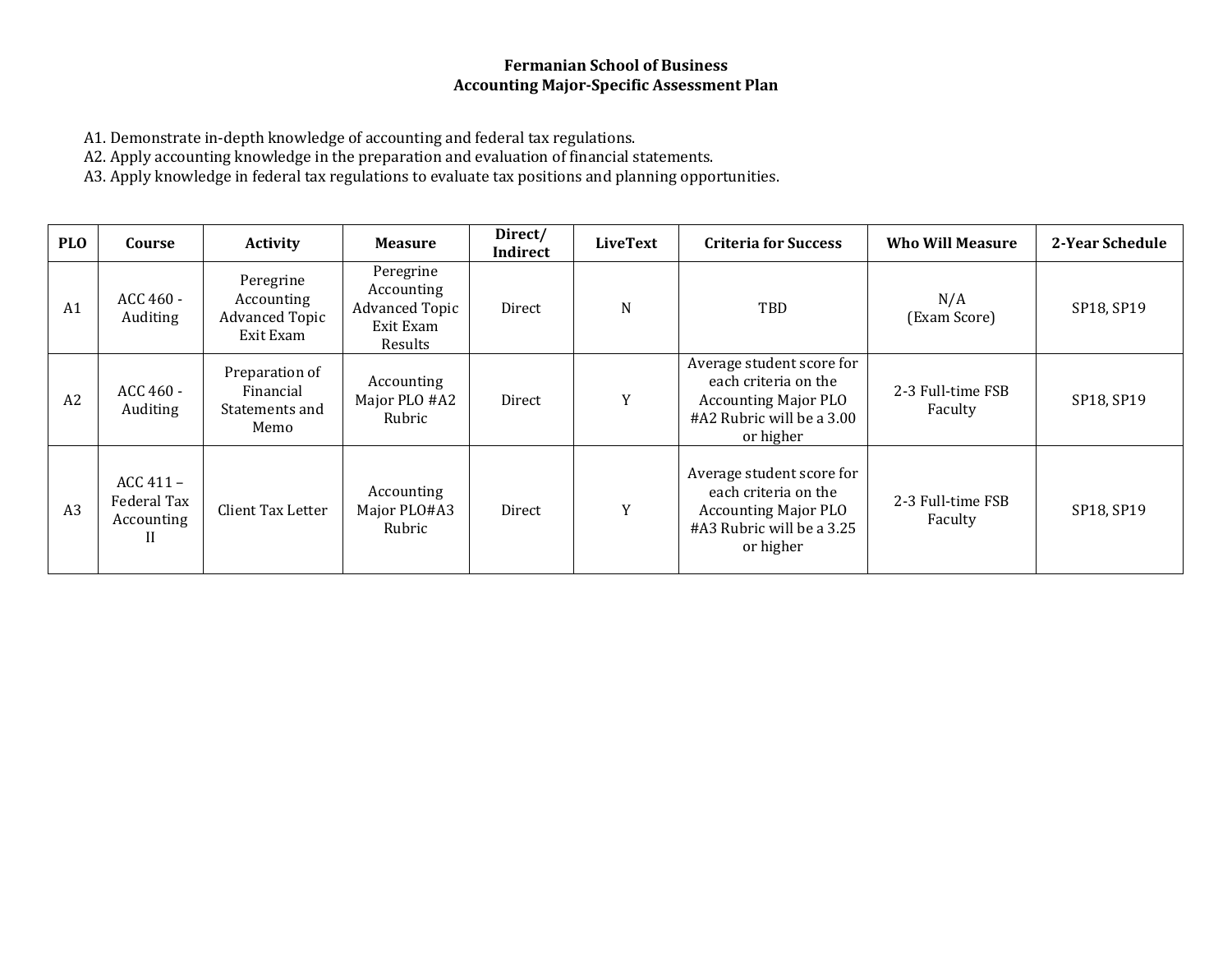## **Fermanian School of Business Economics Major-Specific Assessment Plan**

B1. Demonstrate in-depth knowledge of economic theory in microeconomics, macroeconomics and econometrics.

B2. Apply tools of economic analysis to critically evaluate relevant issues.

B3. Apply economic theories to analyze the effectiveness of economic policies to solve relevant issues.

| <b>PLO</b>     | Course                    | <b>Activity</b>                                              | <b>Measure</b>                                                          | Direct/<br>Indirect | <b>LiveText</b> | <b>Criteria for Success</b>                                                                                               | <b>Who Will Measure</b>      | 2-Year Schedule |
|----------------|---------------------------|--------------------------------------------------------------|-------------------------------------------------------------------------|---------------------|-----------------|---------------------------------------------------------------------------------------------------------------------------|------------------------------|-----------------|
| <b>B1</b>      | ECO 460 -<br>Econometrics | Peregrine<br>Economics<br><b>Advanced Topic</b><br>Exit Exam | Peregrine<br>Economics<br><b>Advanced Topic</b><br>Exit Exam<br>Results | Direct              | N               | TBD                                                                                                                       | N/A<br>(Exam Score)          | SP18, SP19      |
| B2             | ECO 460 -<br>Econometrics | <b>Final Economics</b><br>Term Paper                         | Economics<br>Major PLO #B2<br>Rubric                                    | Direct              | Y               | Average student score<br>for each criteria on the<br><b>Economics Major PLO</b><br>#B2 Rubric will be a<br>3.00 or higher | 2-3 Full-time FSB<br>Faculty | SP18, SP19      |
| B <sub>3</sub> | ECO 460 -<br>Econometrics | <b>Final Economics</b><br>Term Paper                         | Economics<br>Major PLO #B3<br>Rubric                                    | Direct              | Y               | Average student score<br>for each criteria on the<br><b>Economics Major PLO</b><br>#B3 Rubric will be a<br>3.00 or higher | 2-3 Full-time FSB<br>Faculty | SP18, SP19      |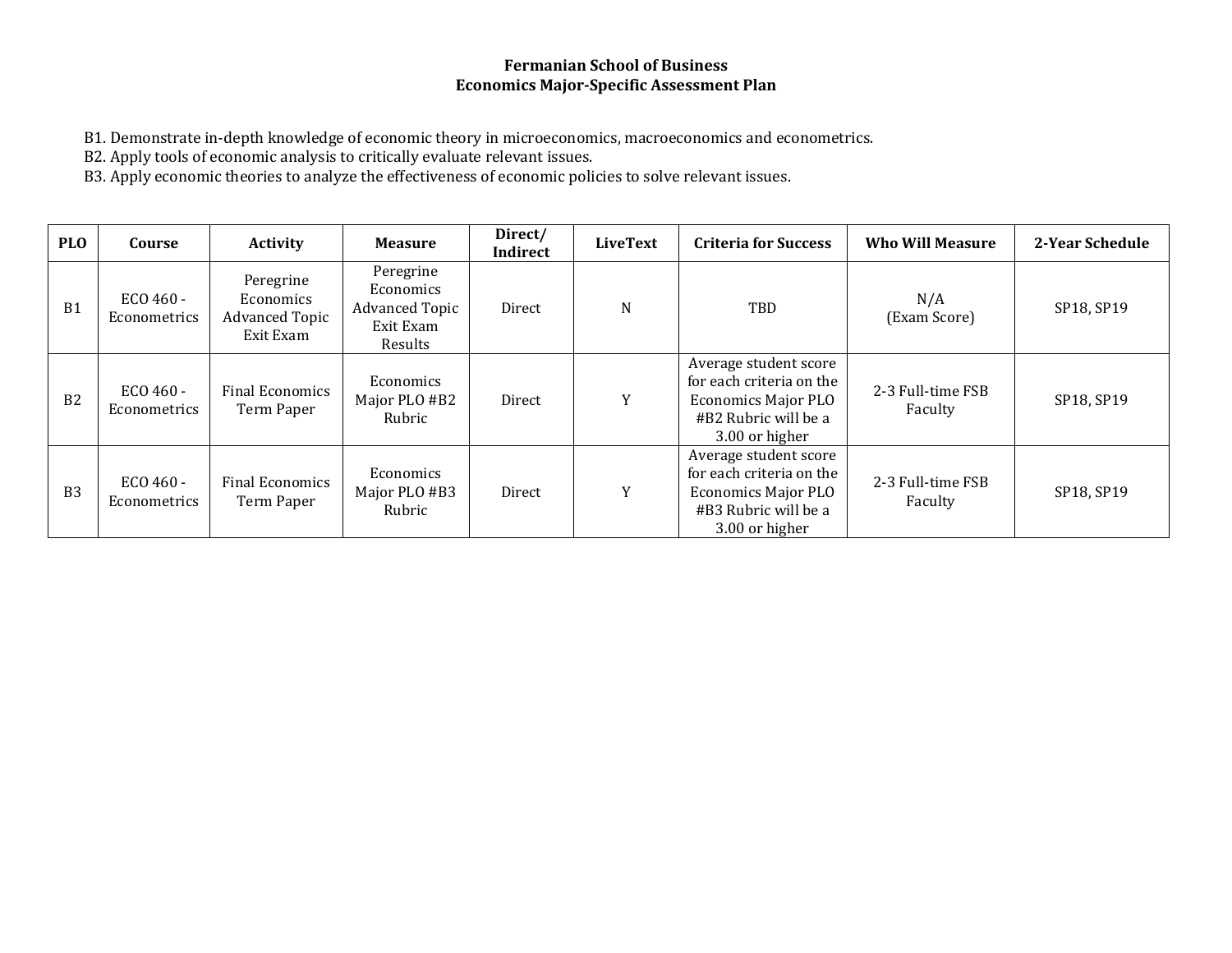# **Fermanian School of Business Finance Major-Specific Assessment Plan**

C1. Demonstrate an in-depth knowledge of financial management, investment and international finance theories.

C2. Apply finance theories and tools in the analysis and valuation of a business.

| <b>PLO</b>     | Course                                                             | Activity                                                | <b>Measure</b>                                                        | Direct/<br>Indirect | LiveText | <b>Criteria for Success</b>                                                                                      | Who Will<br><b>Measure</b>          | 2-Year Schedule |
|----------------|--------------------------------------------------------------------|---------------------------------------------------------|-----------------------------------------------------------------------|---------------------|----------|------------------------------------------------------------------------------------------------------------------|-------------------------------------|-----------------|
| C <sub>1</sub> | $FIN 425 -$<br>Financial<br>Statement<br>Analysis and<br>Valuation | Peregrine Finance<br><b>Advanced Topic</b><br>Exit Exam | Peregrine<br>Finance<br><b>Advanced Topic</b><br>Exit Exam<br>Results | Direct              | N        | TBD                                                                                                              | N/A<br>(Exam Score)                 | SP18, SP19      |
| C <sub>2</sub> | $FIN 425 -$<br>Financial<br>Statement<br>Analysis and<br>Valuation | Valuation Case<br><b>Study Analysis</b>                 | Finance Major<br>PLO #C2 Rubric                                       | Direct              | v        | Average student score<br>for each criteria on the<br>Finance Major PLO #C2<br>Rubric will be a 3.00 or<br>higher | 2-3 Full-time<br><b>FSB Faculty</b> | SP18, SP19      |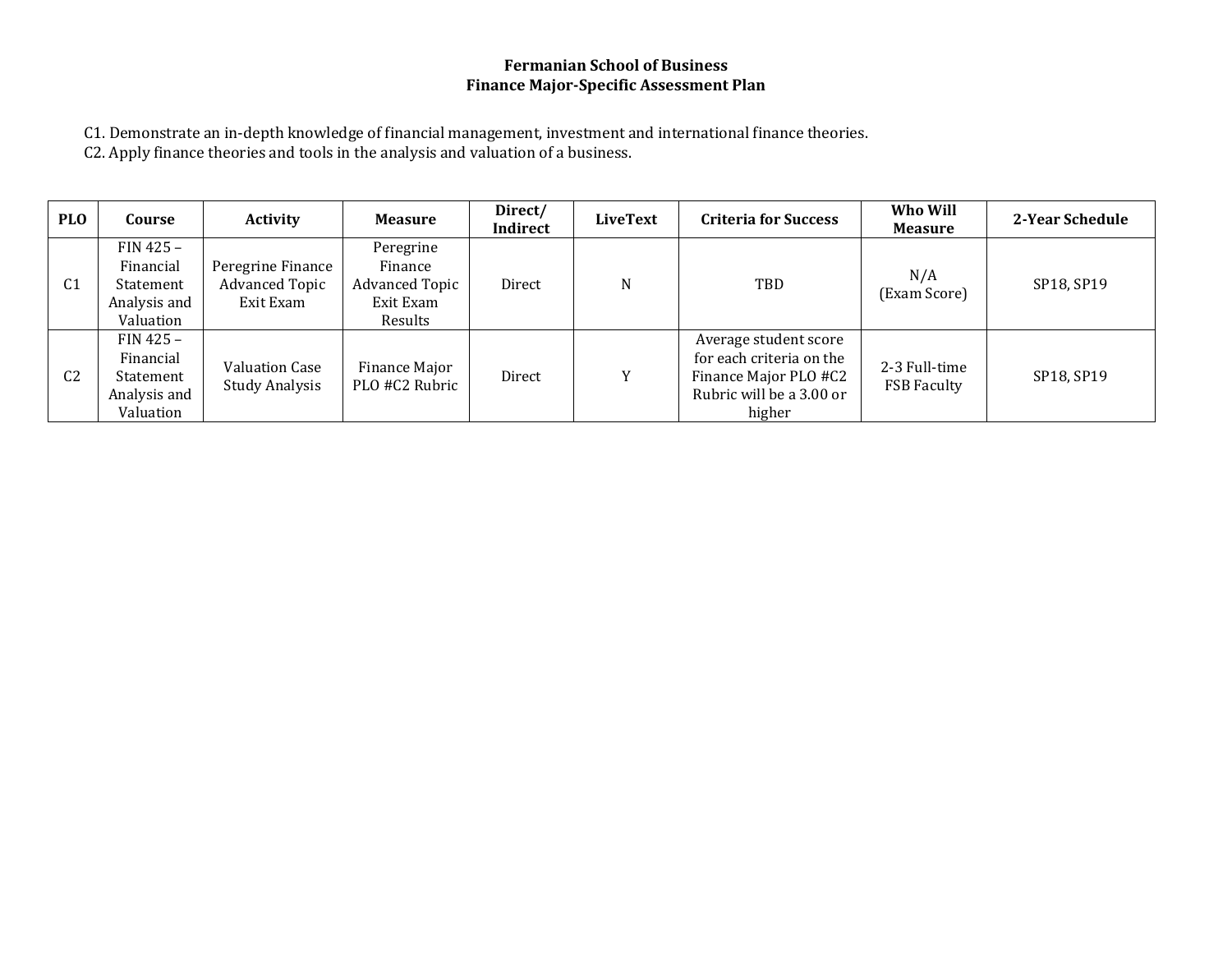#### **Fermanian School of Business Undergraduate Information Systems Major-Specific Assessment Plan**

D1. Demonstrate knowledge of information systems and be prepared for careers that use information systems, and graduate study in fields related to information systems.

D2. Write correct and robust software.

D3. Analyze the interaction between hardware and software.

D4. Apply critical thinking, technical and information systems knowledge to solve problems.

D5. Understand and create arguments supported by quantitative evidence.

| <b>PLO</b>     | Course                                                      | <b>Activity</b>                                                            | <b>Measure</b>                                                                        | Direct/<br>Indirect | <b>LiveText</b> | <b>Criteria for Success</b>                                                                       | Who Will<br><b>Measure</b> | 2-Year Schedule    |
|----------------|-------------------------------------------------------------|----------------------------------------------------------------------------|---------------------------------------------------------------------------------------|---------------------|-----------------|---------------------------------------------------------------------------------------------------|----------------------------|--------------------|
| D <sub>1</sub> | TBD                                                         | Peregrine<br>Information<br>Systems<br><b>Advanced Topic</b><br>Exit Exams | Peregrine<br>Information<br>Systems<br><b>Advanced Topic</b><br>Exit Exams<br>Results | <b>Direct</b>       | N               | TBD                                                                                               | N/A<br>(Exam Scores)       | SP18, SP19         |
|                | N/A                                                         | Alumni Survey -<br>Distributed every<br>5 years                            | Responses to<br>Alumni Survey                                                         | Indirect            | N               | TBD                                                                                               | N/A<br>(Survey Response)   | Summer 2020        |
| D <sub>2</sub> | CSC 252 -<br>Data<br>Structures in<br>$C++$                 | Signature<br>Assignment                                                    | <b>CSC 252</b><br>Signature<br>Assignment<br>Rubric                                   | Direct              | N               | 80% of students should<br>have an average score of at<br>least 2 in each of the major<br>areas.   | <b>MICS Faculty</b>        | AY17-18<br>AY18-19 |
| D <sub>3</sub> | CSC 314 -<br>Operating<br>Systems                           | Signature<br>Assignment                                                    | Points Scored<br>on CSC 314<br>Signature<br>Assignment                                | <b>Direct</b>       | N               | 80% of students should<br>have an average score of at<br>least 7.                                 | N/A<br>(Points Scores)     | AY17-18<br>AY18-19 |
| D <sub>4</sub> | ISS 414 -<br>Data Base<br>Systems and<br>Web<br>Integration | Signature<br>Assignment                                                    | <b>ISS 414</b><br>Signature<br>Assignment<br>Rubric                                   | <b>Direct</b>       | N               | 80% of students should<br>have an average score of at<br>least 2.5 in each of the<br>major areas. | <b>MICS Faculty</b>        | AY17-18<br>AY18-19 |
| D <sub>5</sub> | N/A                                                         | <b>ETS Proficiency</b><br>Profile<br>Level 2 Math                          | Score on ETS<br>Proficiency<br>Profile on<br>Level 2 Math                             | Direct              | N               | 90% of students will be<br>Marginal or Proficient at<br>Level 2.                                  | N/A<br>(Exam Score)        | AY17-18<br>AY18-19 |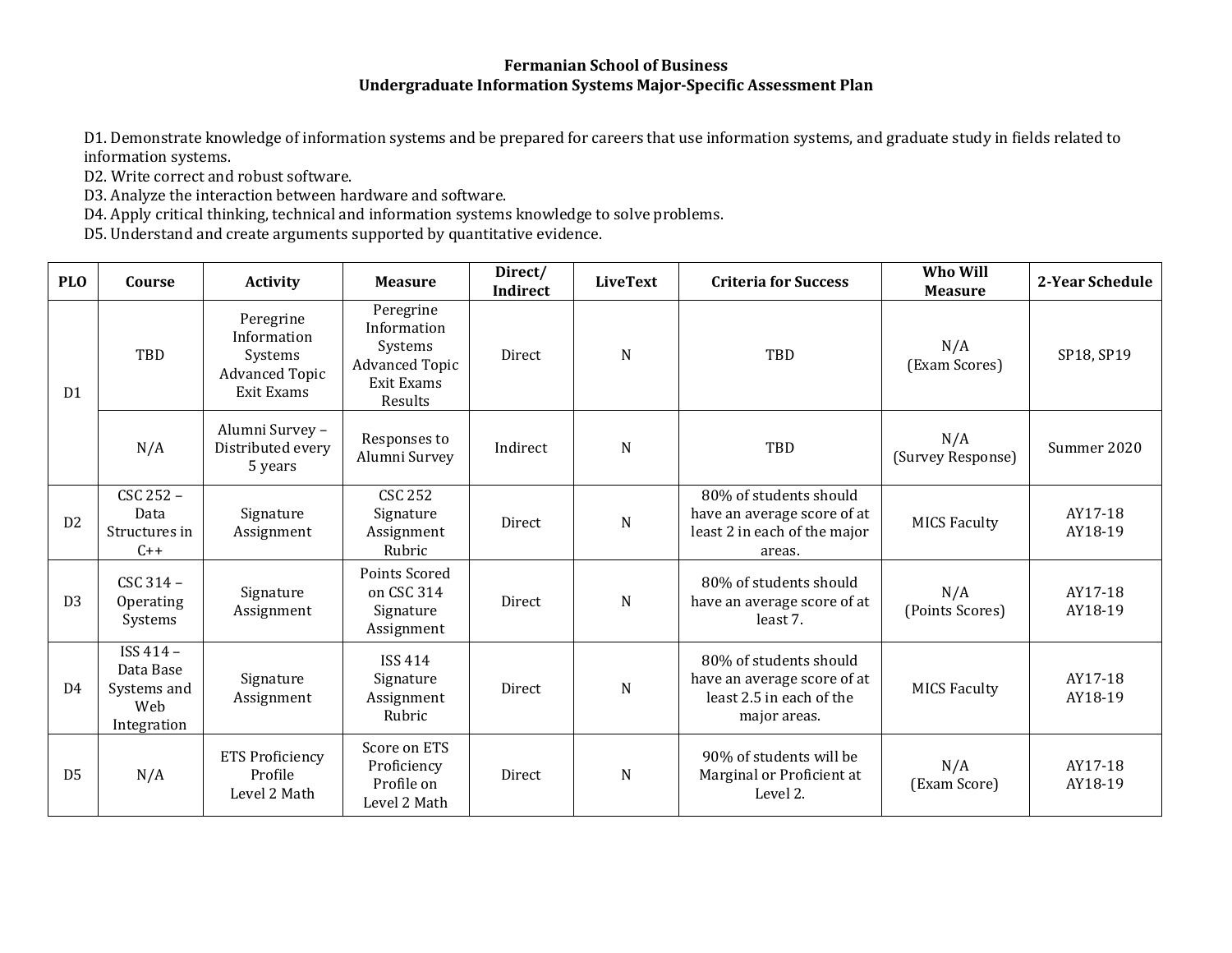#### **Fermanian School of Business International Development Major-Specific Assessment Plan**

- E1. Demonstrate an in-depth knowledge of International Development theories and concepts.
- E2. Apply international development concepts in the comparison of approaches to decision making in for-profit and non-profit environments.

E3. Apply international development knowledge in the evaluation of the similarities and differences of the economic conditions between developed and developing countries.

| <b>PLO</b>     | Course                                                                          | <b>Activity</b>                                                                 | <b>Measure</b>                                                                             | Direct/<br>Indirect | <b>LiveText</b> | <b>Criteria for Success</b>                                                                                                                  | Who Will<br><b>Measure</b>   | 2-Year Schedule                |
|----------------|---------------------------------------------------------------------------------|---------------------------------------------------------------------------------|--------------------------------------------------------------------------------------------|---------------------|-----------------|----------------------------------------------------------------------------------------------------------------------------------------------|------------------------------|--------------------------------|
| E1             | MGT 470 -<br>Nonprofit<br>Organization<br>Management                            | Peregrine<br>International<br>Development<br><b>Advanced Topic</b><br>Exit Exam | Peregrine<br>International<br>Development<br><b>Advanced Topic</b><br>Exit Exam<br>Results | Direct              | N               | TBD                                                                                                                                          | N/A Exam Score               | SP18, SP19                     |
| E <sub>2</sub> | MGT 470 -<br>Nonprofit<br>Organization<br>Management                            | Final Exam<br>Question                                                          | International<br>Development<br>Major PLO #E2<br>Rubric                                    | Direct              | Y               | The average score for each<br>criteria of the International<br>Development Major PLO #E2<br>Rubric will be a 3.0 or higher<br>out of $4.0$ . | 2-3 Full-time FSB<br>Faculty | FA17, FA18                     |
| E <sub>3</sub> | N/A<br>Graduating<br><b>ID Majors</b><br>recognized<br>every Fall<br>and Spring | Final Study<br>Abroad Paper                                                     | International<br>Development<br>Major PLO #E3<br>Rubric                                    | Direct              | Y               | 70% of students will score a<br>3.0 or higher on each category<br>of the International<br>Development Major PLO #E3<br>Rubric                | 2-3 Full-time FSB<br>Faculty | SP <sub>18</sub><br>FA18, SP19 |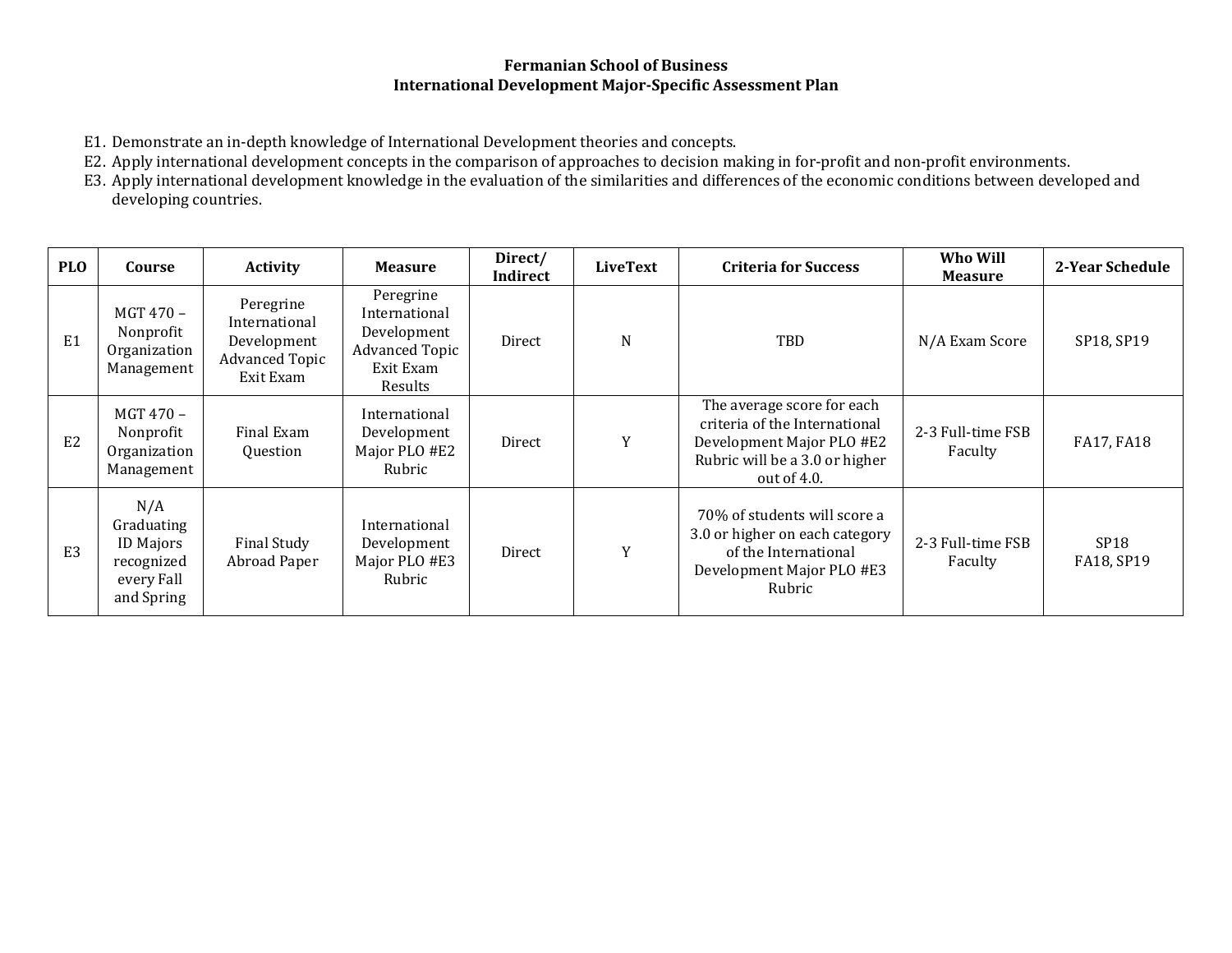## **Fermanian School of Business Management Major-Specific Assessment Plan**

F1. Demonstrate an in-depth knowledge of management theory.

F2. Apply management concepts to assess the competitive advantage for a business.

## **Entrepreneurship Concentration**

F3. Apply entrepreneurship knowledge and concepts in the analysis of a startup pitch.

## **Global Business Concentration**

F4. TBD

| <b>PLO</b>     | Course                                         | <b>Activity</b>                                           | <b>Measure</b>                                                            | Direct/<br>Indirect | <b>LiveText</b> | <b>Criteria for Success</b>                                                                                                                          | Who Will<br><b>Measure</b>          | 2-Year Schedule |
|----------------|------------------------------------------------|-----------------------------------------------------------|---------------------------------------------------------------------------|---------------------|-----------------|------------------------------------------------------------------------------------------------------------------------------------------------------|-------------------------------------|-----------------|
| F <sub>1</sub> | MGT 484 -<br><b>Operations</b><br>Management   | Peregrine<br>Management<br>Advanced<br>Topic Exit<br>Exam | Peregrine<br>Management<br><b>Advanced Topic</b><br>Exit Exam Results     | Direct              | N               | TBD                                                                                                                                                  | N/A<br>(Exam Score)                 | SP18, SP19      |
| F <sub>2</sub> | MGT 484 -<br><b>Operations</b><br>Management   | Amazon-<br>Walmart<br>Project                             | Management Major<br>PLO #F2 Rubric                                        | Direct              | Y               | Average student score for each<br>criteria on the Management<br>Major PLO #F2 Rubric will be a<br>3.00 or higher                                     | 2-3 Full-time<br><b>FSB Faculty</b> | SP18, SP19      |
| F <sub>3</sub> | MGT 382 -<br>Applied<br>Entrepreneurship       | <b>Startup Pitch</b><br>Analysis<br>Memo                  | Management Major<br>(Entrepreneurship<br>Concentration)<br>PLO #F3 Rubric | Direct              | Y               | Average student score for each<br>criteria on the Management<br>Major (Entrepreneurship<br>Concentration) PLO #F3<br>Rubric will be a 3.00 or higher | 2-3 Full-time<br><b>FSB Faculty</b> | SP19, SP20      |
| F4             | ECO 410 -<br>International<br><b>Economics</b> | TBD                                                       | TBD                                                                       | TBD                 | <b>TBD</b>      | <b>TBD</b>                                                                                                                                           | TBD                                 | TBD             |